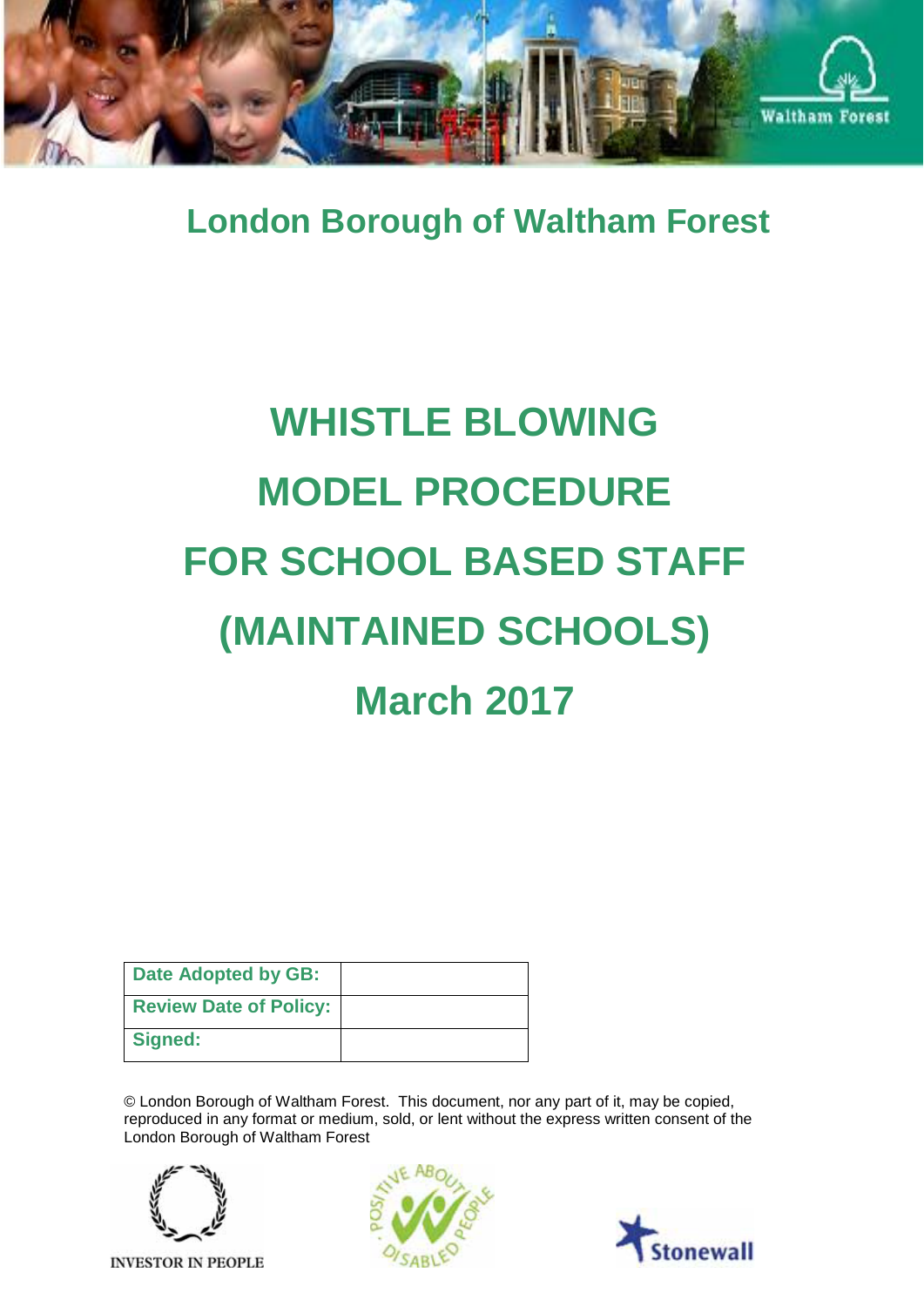## **SECTION 1: OUTLINE OF POLICY PAGE** 1 2 3 4 Introduction What is Whistleblowing Aims & Scope of the Policy Who to Contact 3 3 4 4 **SECTION 2: PROCESS PAGE** 1 **Dutline of Procedure/Investigation** 5 **SECTION 3: GENERAL INFROMATION PAGE** 1 Support for Whistleblowers 6 2 Concerns against Governors 7 3 How to Respond to Whistleblowing Concern 7 4 Safeguarding 8 5 How the matter can be taken further 8

6 Records 8

**Contents**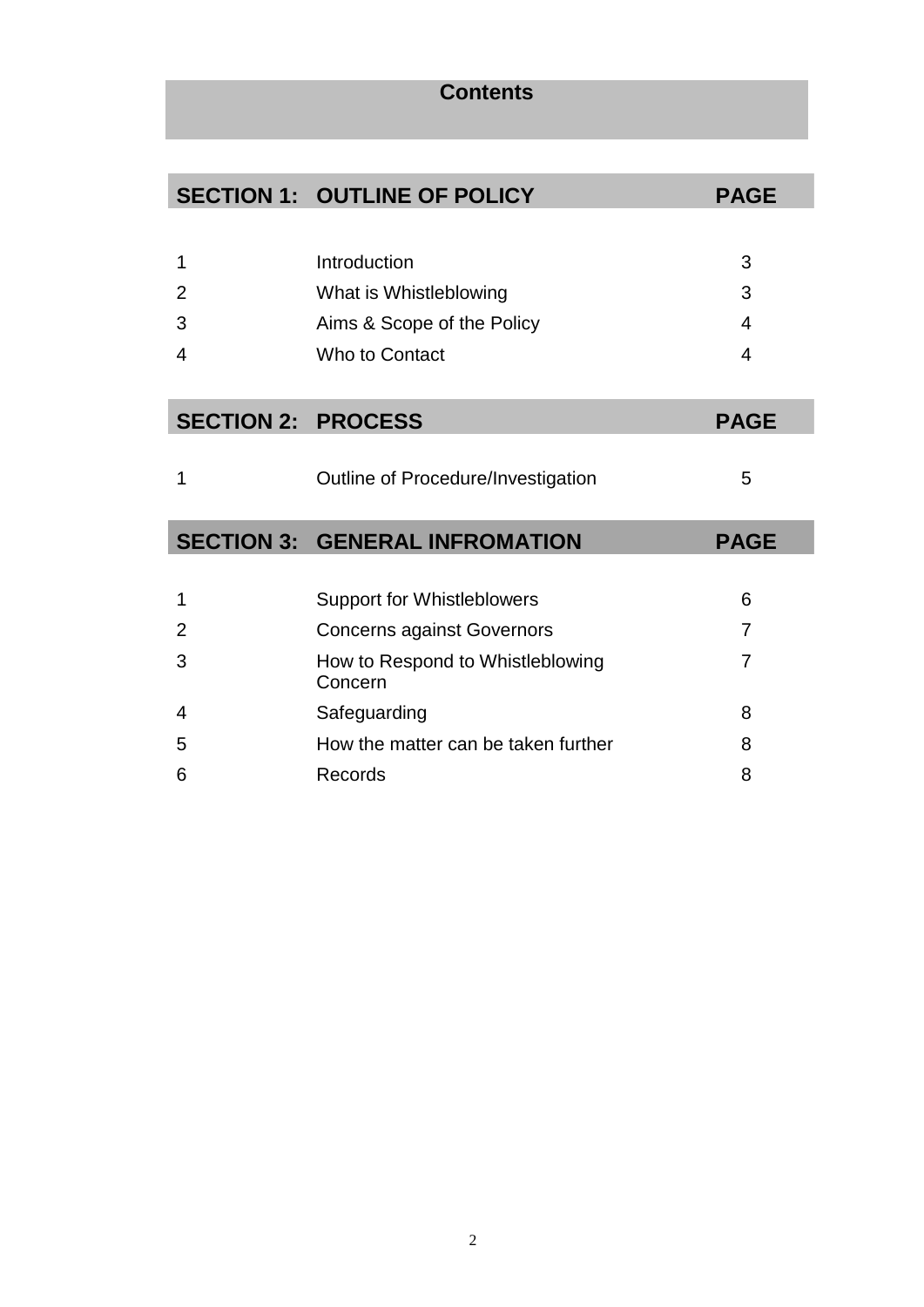## **SECTION 1: OUTLINE OF THE POLICY**

## **1. INTRODUCTION**

- 1.1 The School is committed to conducting its business with honesty, integrity and expects all staff to maintain high standards in accordance with their contractual obligations and the School's policies and procedures.
- 1.2 This procedure is written solely for the purpose of raising concerns about wrongdoings. This policy should not be used for personal grievances (e.g. bullying, harassment, discrimination) which are not covered by whistleblowing law.

## **2. WHAT IS WHISTLEBLOWING**

. 2.1 Whistleblowing is where a worker reports suspected wrongdoing at work. This is officially called, making a "qualifying disclosure" in the public interest.

A worker can report things that fall within the scope of matters set out below:

- a) that a criminal offence has been committed, is being committed or is likely to be committed,
- b) that a person has failed, is failing or is likely to fail to comply with any legal obligation to which they are subject,
- c) that a miscarriage of justice has occurred, is occurring or is likely to occur,
- d) that the health or safety of any individual has been, is being or is likely to be endangered,
- e) that the environment has been, is being or is likely to be damaged, or
- f) that information tending to show any matter falling within any one of the preceding paragraphs has been is being or is likely to be deliberately concealed.
- 2.2 If you have any genuine concerns related to suspected wrongdoing or danger affecting any of the School's activities (a whistleblowing concern) you should report it under this policy.
- 2.3 When an individual wishes to raise a concern, he or she will need to identify the concerns they have.

#### **2.4 Immunity from Disciplinary Action**

- 2.4.1If a worker brings information about a wrongdoing to the attention of their employers, they are protected in certain circumstances under the Public Interest Disclosure Act (PIDA) 1998. This policy does not provide a worker with immunity from disciplinary action and they cannot rely on the protection afforded by the policy if they have:-
	- $\triangleright$  undertaken inappropriate or unethical conduct;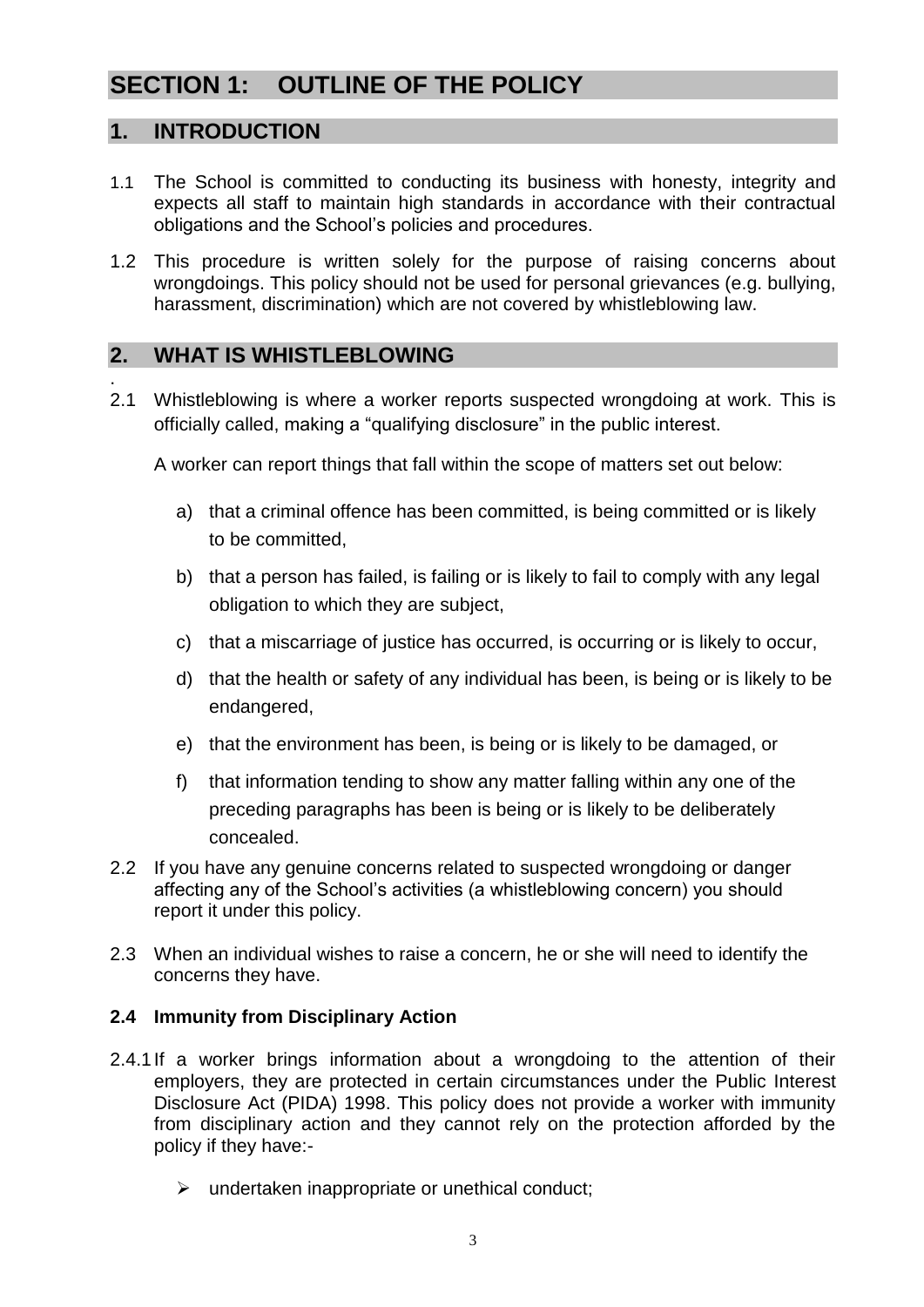- $\triangleright$  failed to comply with the Council's policies, procedures or Standing Orders; legislation or statutory regulations;
- $\triangleright$  being responsible for the misuse of public office or public funds;
- $\triangleright$  committed fraud, corruption or other conduct which is an offence or a breach of law;
- $\triangleright$  made the disclosure without good faith or without believing it to be substantially true;
- $\triangleright$  made the disclosure for personal gain.

Under the Enterprise and Regulatory Reform Act 2013, workers must also make disclosures in the reasonable belief that doing so was in the public interest in order to enjoy protection under PIDA.

#### **2.5 ANONYMOUS ALLEGATIONS**

2.5.1 No protection is provided by this policy or PIDA to a worker who makes anonymous allegations. Concerns expressed anonymously will be considered at the discretion of the Council

## **3. AIMS & SCOPE OF THE POLICY**

- 3.1 To encourage and enable any person to feel confident in raising serious concerns and to question and act upon concerns as soon as possible, in the knowledge that their concerns will be taken seriously and investigated as appropriate, and that their confidentiality will be respected and;
	- a) To provide staff with guidance on how to raise those concerns;
	- b) To reassure staff that they should be able to raise genuine concerns in good faith without fear of reprisals, even if they turn out to be mistaken.
- 3.2 This Policy reflects the School's current practices and applies to all individuals working at all levels of the organisation, including the Governors, Headteacher, members of the Senior Leadership Team, employees, consultants, contractors, trainees, part-time and fixed-term workers, casual and agency staff (collectively referred to as "Staff" in this policy) who are advised to familiarise themselves with its content.

## **4. WHO TO CONTACT**

- 4.1 Employees working in a Community School should normally raise their concerns with either the Line Manager/Headteacher or Chair of Governors. If you feel this would not be appropriate in the circumstances then the matter should be directed to the Director of Governance.
- 4.1.2 As a first step, a worker should normally raise concerns with their immediate manager or their superior. This depends, however, on the seriousness and sensitivity of the issues involved and who is suspected of the malpractice. For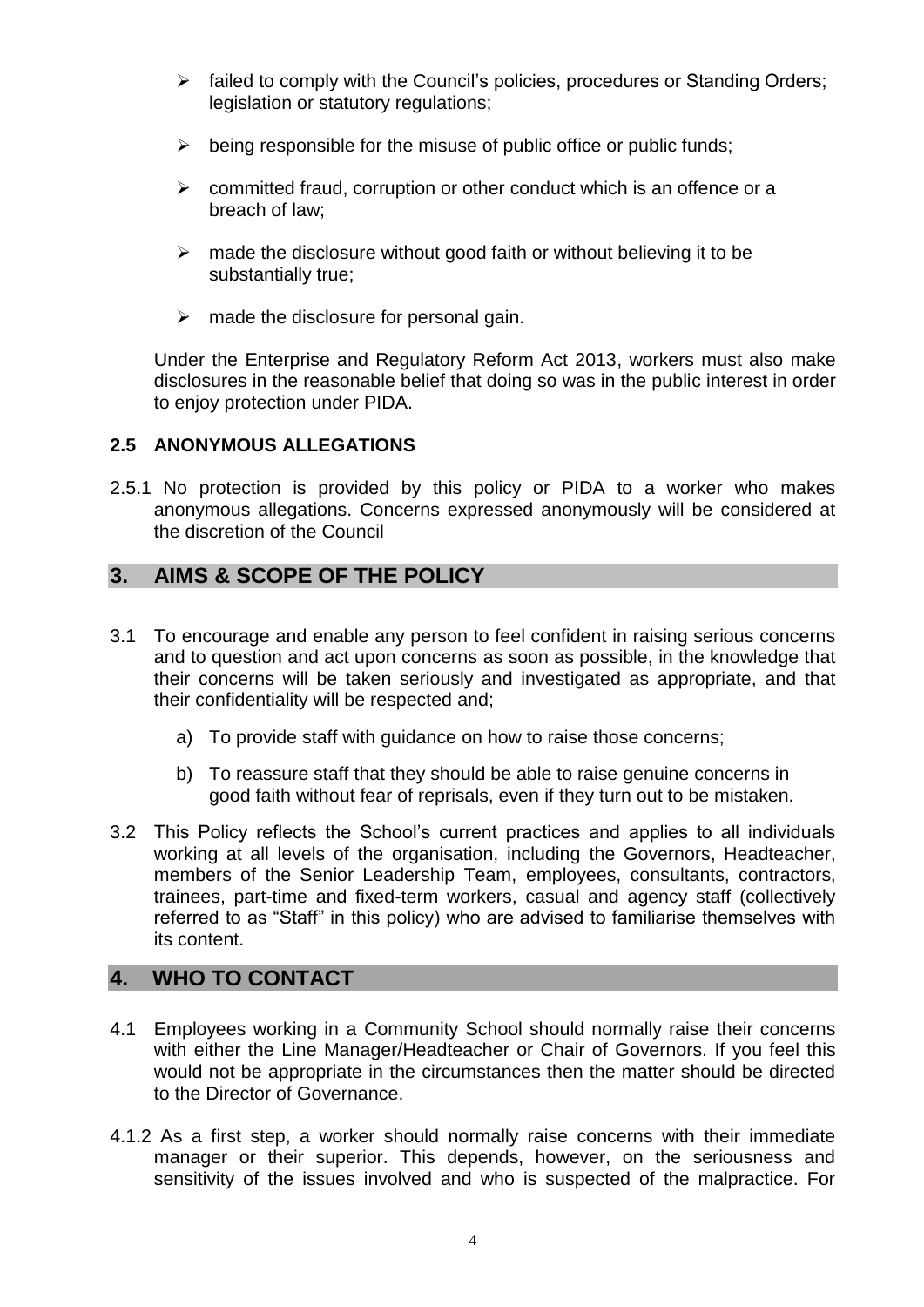example, if a worker believes that management is involved they should make their disclosure to the Director of Governance on 020 8496 4848.

- 4.1.3 Alternatively, if you are unable to make the disclosure to the Director of Governance you can make the disclosure to either of the following officers:-
	- $\triangleright$  Chief Operating Officer on 020 8496 4202
	- $\triangleright$  The Chief Executive on 020 8496 4201
	- $\triangleright$  The Director of Finance on 02 8496 4260
- 4.2 Employees working in a voluntary aided School should normally raise their concerns with either the Line Manager/Headteacher or Chair of Governors. If you feel this would not be appropriate in the circumstances then the matter should be directed to the appropriate named person at the Diocesan.
- 4.3 Non- employees of the School (eg. Agency workers or contractors) should raise their concern, in the first instance, with their named contact at the school, usually the person they directly report to. If you feel this would not be appropriate in the circumstances then the matter should be directed to the Director of Governance.
- 4.4 Concerns must be raised in writing and should include the following information:
	- $\triangleright$  the background and history of the concern (giving relevant dates):
	- $\triangleright$  the reason why the worker is particularly concerned about the situation.
- 4.5 The earlier a worker expresses their concern the easier it will be to take action.
- 4.6 Although workers are not expected to prove beyond doubt the truth of an allegation, they will need to demonstrate that there are reasonable grounds for their concerns.
- 4.7 If a worker ultimately feels that they have to take the matter externally, they may contact Public Concern at Work on 020 7404 6609. Public Concern at Work is a registered charity whose services are free and strictly confidential.

## **SECTION 2: PROCESS**

## **1. OUTLINE OF PROCEDURE/INVESTIGATION**

- 1.1 The School hopes that in many cases staff will be able to raise any concerns in writing to their Line Manager stating that they are raising their concern under this policy. They may be able to agree a way of resolving a concern quickly and effectively. In some cases they may refer the matter to the Chair of Governors.
- 1.2 An investigating officer will be appointed or a team of investigators including staff with relevant experience of investigations or specialist knowledge of the subject matter. The investigator(s) may make recommendations for change to enable the School to minimise the risk of future wrongdoing.
- 1.3 A meeting will be arranged with the 'whistleblower' as soon as practicable to discuss their concern and record sufficient details to enable the matter to be thoroughly investigated. As a minimum, the name of the employee will be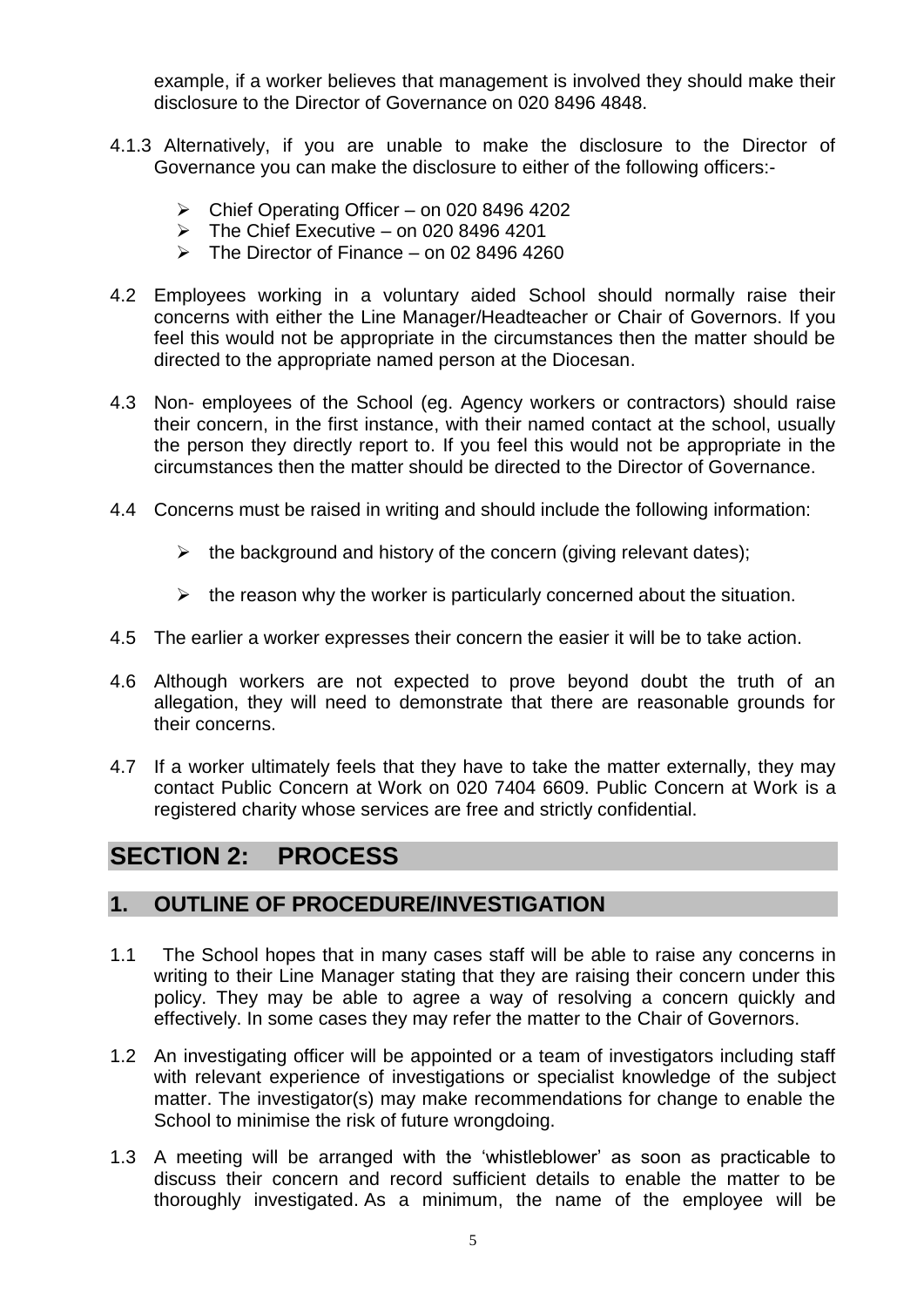recorded, but it also needs to be established whether the individual wishes his or her identity to remain confidential.

- 1.4 The Investigator will take notes and produce a written summary of the concern raised and provide the 'whistleblower' with a copy as soon as practicable after the meeting. The School will also aim to give the ''whistleblower'' an indication of how it proposes to deal with the matter.
- 1.5 When a Governor is appointed as the investigating officer they would normally be supported by their HR Provider.
- 1.6 The investigating officer should follow the investigation process as per appendix A.
- 1.7 If the investigating officer determines there is no substance to the allegations and it can be established that a 'whistleblower' has made false allegations maliciously, in bad faith or with a view to personal gain, the 'whistleblower' may be subject to separate action under the School's Disciplinary Policy.
- 1.8 Whilst it cannot always be the guaranteed outcome a particular member of staff is seeking, the Investigating Officer will try to deal with the concern fairly and in an appropriate way. If a member of staff is not happy with the way in which his or her concern has been handled, he or she can raise it with one of the other key contacts outlined above.

## **SECTION 3: GENERAL INFORMATION**

## **1. SUPPORT FOR 'WHISTLEBLOWER'S**

- 1.1 It is recognised that the decision to raise a concern can be difficult, not least because of the fear of reprisals.
- 1.2 Any harassment or victimisation will not be tolerated and action will be taken to protect individuals who raise concerns.
- 1.3 No information will be released regarding the identity of a whistleblower to any person within the Council/School. Information will only be released to the appropriate person when there is a legal requirement to do so, e.g. a court order. The only exception to this shall be where the whistleblower themselves gives written permission to do so.
- 1.4 Where a whistleblower alleges they are / have been victimised / harassed as a result of raising a concern the matter shall be reported to the appropriate person, please refer to the section marked 'Who to Contact'.
- 1.5 Anyone found to have victimised or harassed someone who has made a referral under this policy will normally be subject to a disciplinary process.
- 1.6 Concerns expressed anonymously are much less powerful but will be considered at the discretion of the Council/School. In exercising this discretion, the factors to be taken into account would include :
	- a) Seriousness of the issue;
	- b) Credibility of the concern ;
	- c) The weight of the evidence;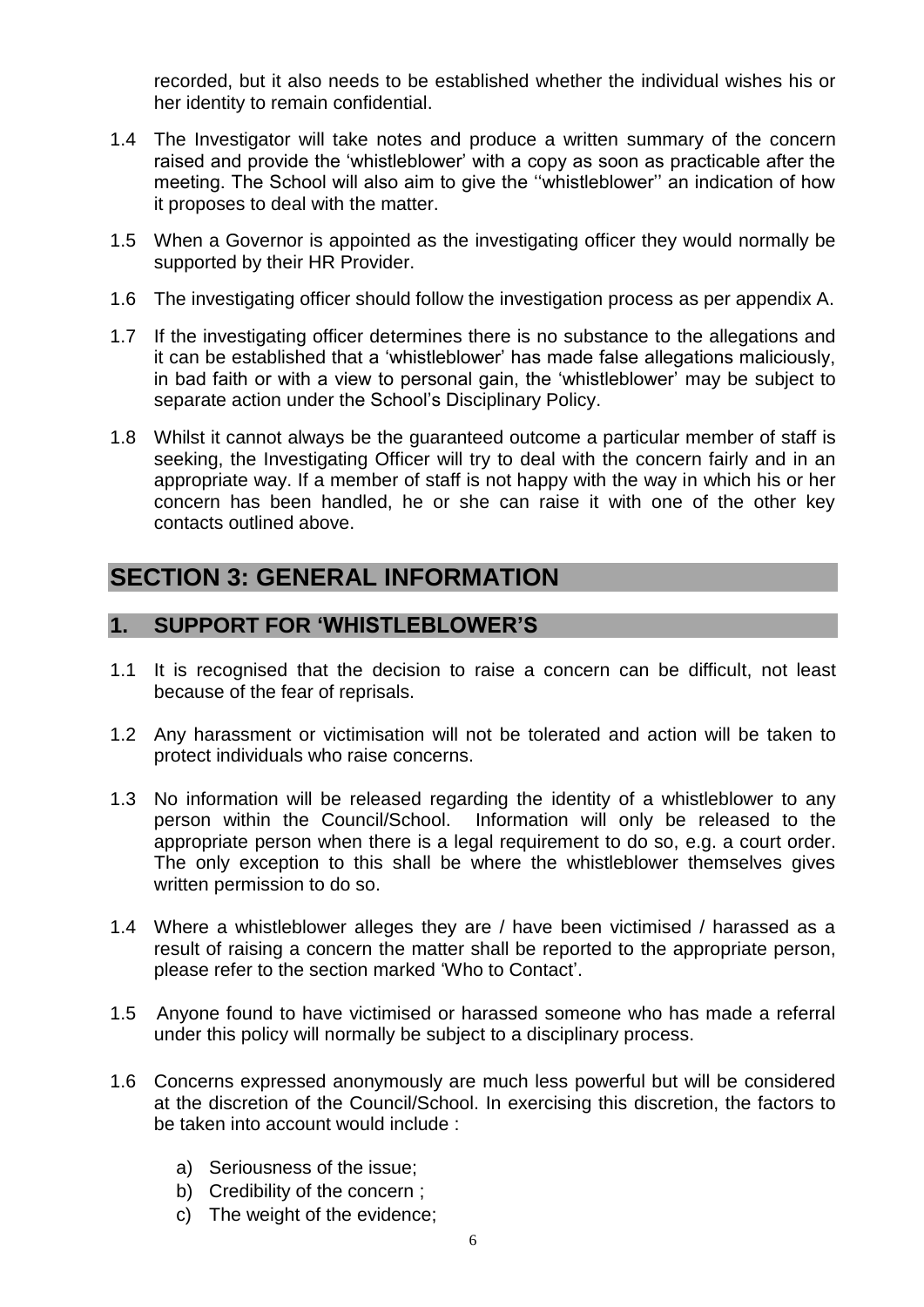d) Likelihood of being able to obtain the necessary information.

## **2. CONCERNS AGAINST GOVERNORS**

- 2.1 If a concern is received against a Governor, other than the Chair of Governors, then this will be treated in the same way as any other concern. It will receive the same serious consideration. The concern will be raised by the Headteacher with the Chair of Governors who will decide how it should be dealt with.
- 2.2 If the concern is against the Chair of Governors then clearly this process cannot be followed. In such circumstances, the concern will be taken directly to Director of Governance and appropriate equivalent at the Diocesan.

## **3. HOW TO RESPOND TO WHISTLEBLOWING CONCERN**

- 3.1 The receiver of the whistleblowing concern may need to seek HR advice on how to manage the process.
- 3.2 The action taken will depend on the nature of the concern. Where appropriate, the matters raised may:
	- a) be investigated by management, internal audit, or other appropriate person
	- b) be referred to the external auditor
	- c) be referred to the police
	- d) form the subject of an independent inquiry.
- 3.3 In order to protect individuals, an initial investigation will be carried out to decide whether a full investigation is appropriate and, if so, what form it should take. Concerns or allegations which fall within the scope of specific procedures, for example, child protection or discrimination etc will normally be referred for consideration under those procedures.
- 3.4 The person raising the concern will be notified as soon as possible, certainly within 7 working days:
	- a) acknowledging that the concern has been received,
	- b) indicating how it is proposed to deal with the matter,
	- c) giving an indication of when a final response or update will be provided
	- d) telling the person whether any initial enquiries have been made
	- e) supplying the person with information on staff support mechanisms, and
	- f) telling the person whether further investigations will take place and, if not, why not
	- g) advised to contact their union and the employee assistance programme for support.
- 3.5 Where any meeting is arranged, staff have the right to be accompanied by a trade union or professional association representative or a work colleague who is not involved in the area of work to which the concern relates.
- 3.6 Steps will be taken to minimise any difficulties, which a person may experience as a result of raising a concern. Support and advice will also be provided, should they be required to give evidence, e.g. at a disciplinary hearing.